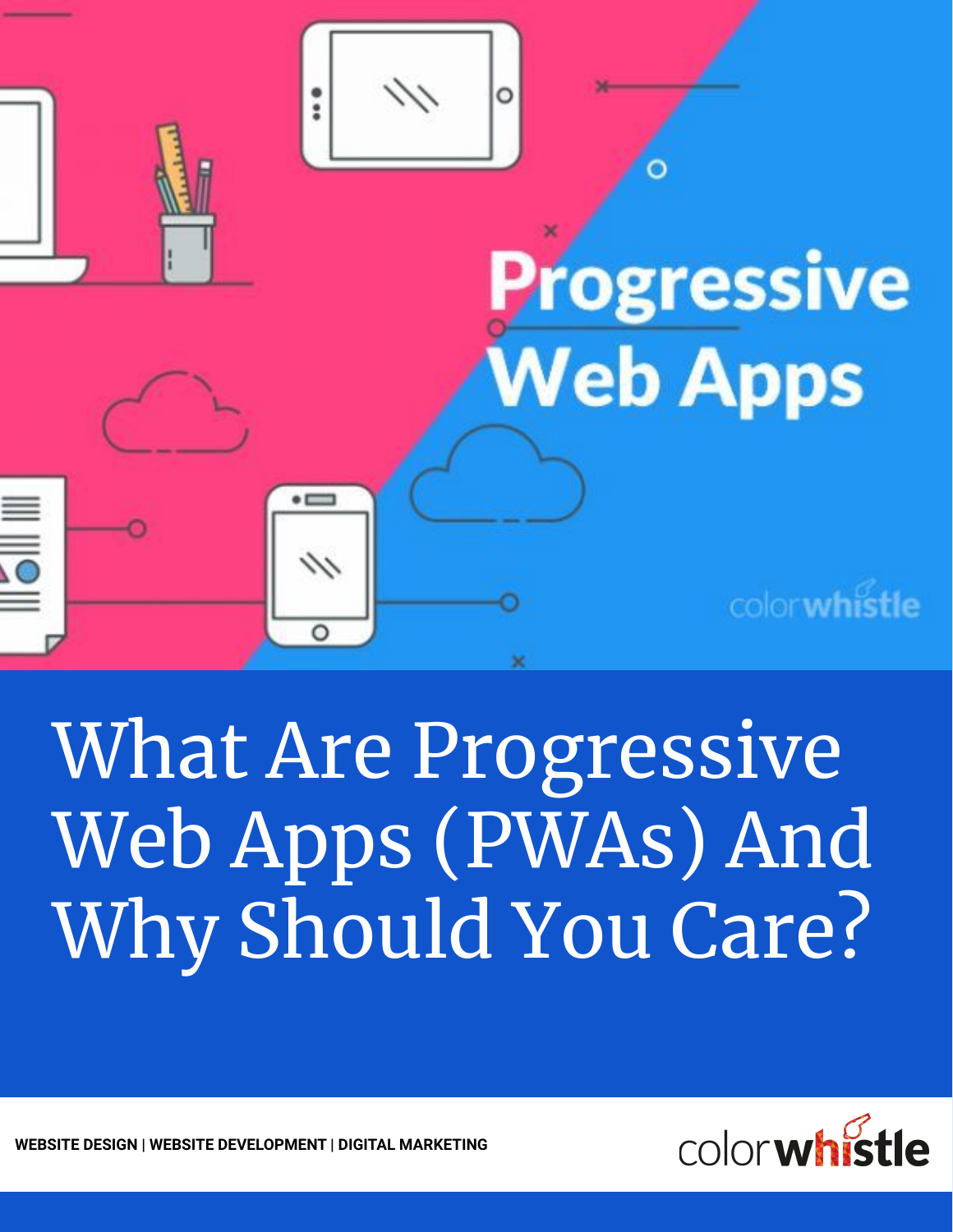# **What exactly are Progressive Web Apps** (PWAs)?

PWAs are nothing but websites that look and feel like native mobile apps. The application aims to combine features offered by modern browsers with the benefits of a mobile experience.

PWAs includes push notifications, offline support, background synchronizing support, and other modern features. Plus, they access your location, webcam and other details that normal native apps seek. Of course they ask your permission before accessing them.

### **What makes Progressive Web Apps so** special?

According to [Google](https://developers.google.com/web/fundamentals/codelabs/your-first-pwapp/), PWAs are,

Progressive - Works for every user, regardless of browser choice because it's built with progressive enhancement as a core tenet.

Responsive - Fits any form factor: desktop, mobile, tablet, or whatever is next.

Connectivity independent - Enhanced with service workers to work offline or on low-quality networks.

App-like - Feels like an app, because the app shell model separates the application functionality from application content.

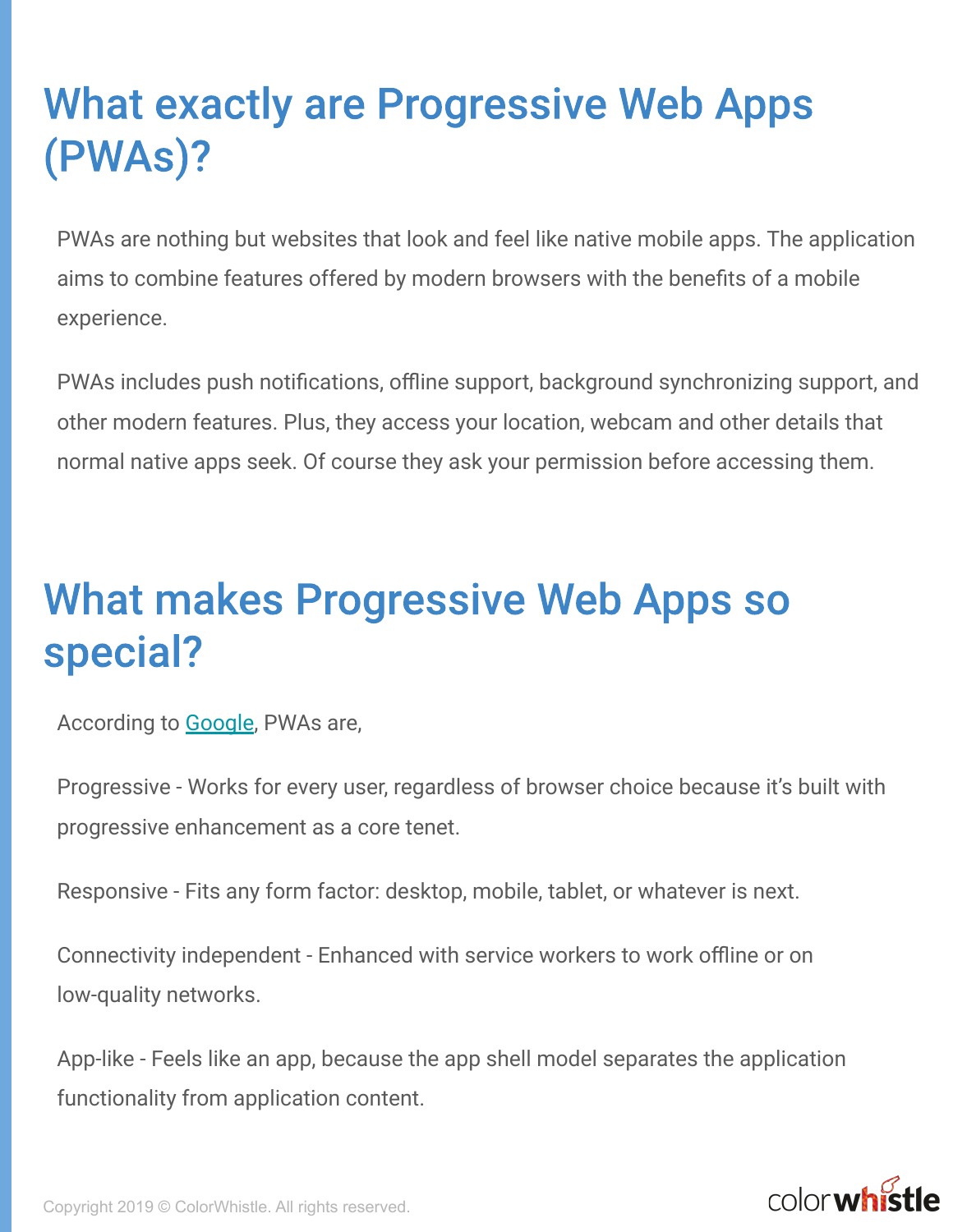Fresh - Always up-to-date thanks to the service worker update process.

Safe - Served via HTTPS to prevent snooping and to ensure content hasn't been tampered with.

Discoverable - Is identifiable as an "application" thanks to W3C manifest and service worker registration scope, allowing search engines to find it.

Re-engageable - Makes re-engagement easy through features like push notifications.

Installable - Allows users to add apps they find most useful to their home screen without the hassle of an app store.

Linkable - Easily share the application via URL, does not require complex installation.

### How does a Progressive Web App work?



PWAs are enhanced via modern web technologies to give an app-like experience.

The apps will get a separate window and shortcut on your taskbar (on Windows 10 and Chrome), or an icon on your home screen.

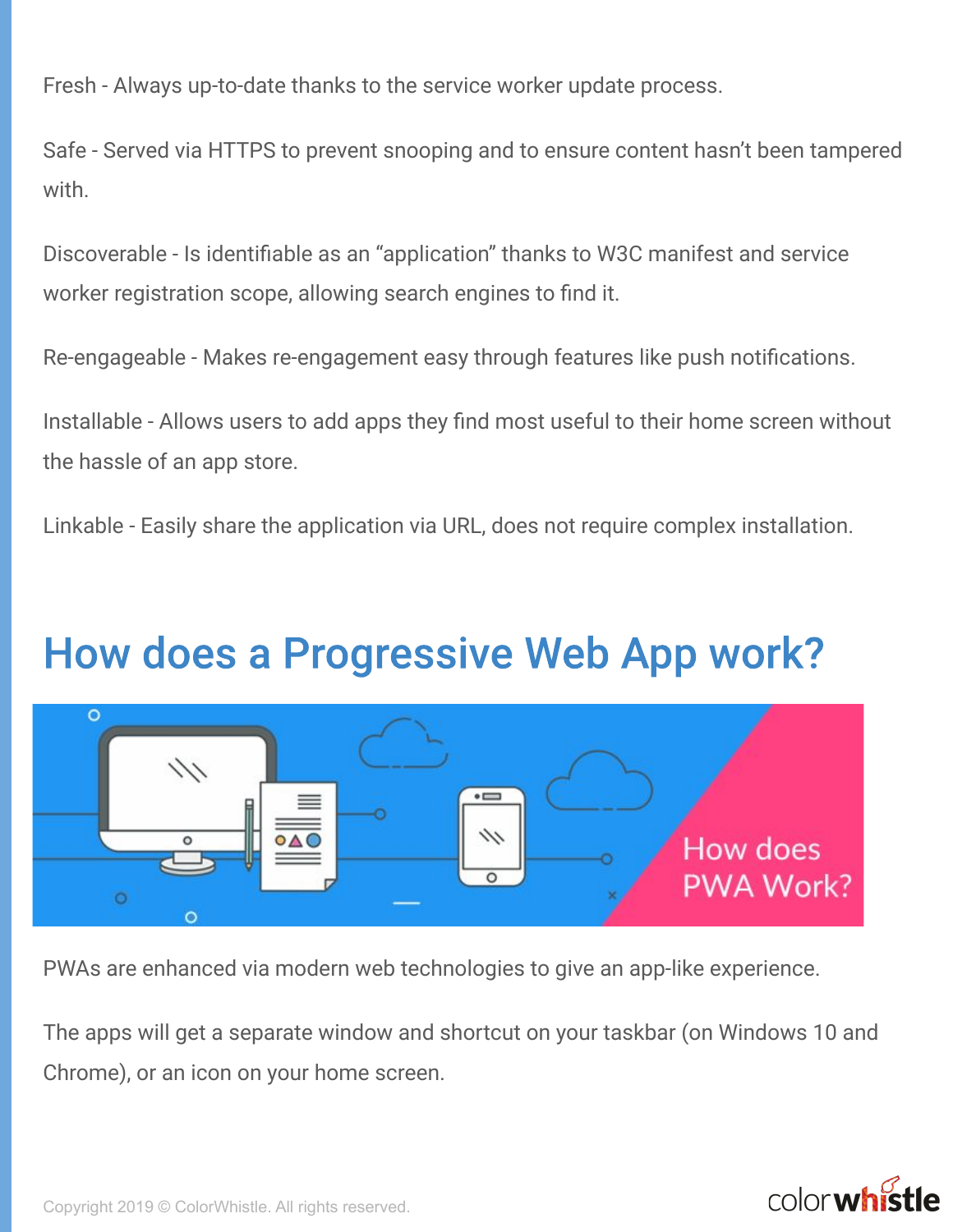Technologies used by PWAs include,

- Cache API and IndexedDB for quick loading
- Service Workers and push notifications for background tasks like synching and sending notifications when the app is not in use
- Fetch API for easy data request
- Web App Manifest file for providing name, icon, author, and description
- HTTPS for security

PWAs are not in any way similar to Google's Chrome Packaged Apps or Microsoft's Hosted Web Apps. These apps are packed as a file (aka small offline bundles) and submitted to the app store for users to install and use from Chrome Web Store or Windows Store. And, they are also platform specific where they would either work on Chrome or Windows. Plus, to update the apps, developers have to make changes to the offline files and then submit a new version to the app store.

On the other hand, PWAs are never packed into small offline bundles. They are entirely hosted on the server of the website. Developers update the app just like they would update a website. Therefore, all the platforms and browsers that support PWAs can use the same app.

One of the biggest advantages of PWAs is code stability. The same version of the app is used for both desktop and mobile versions. PWAs can also be listed in mobile app stores for quick discovery and installation. But, on the backend, the app store will simply point to the PWAs server.

In native apps, Java is used for Android and Swift for iOS. So some are concerned about the performance of PWAs because it mainly uses JavaScript code. But, performance wise, it is safe to say that Progressive Apps are getting pretty close.

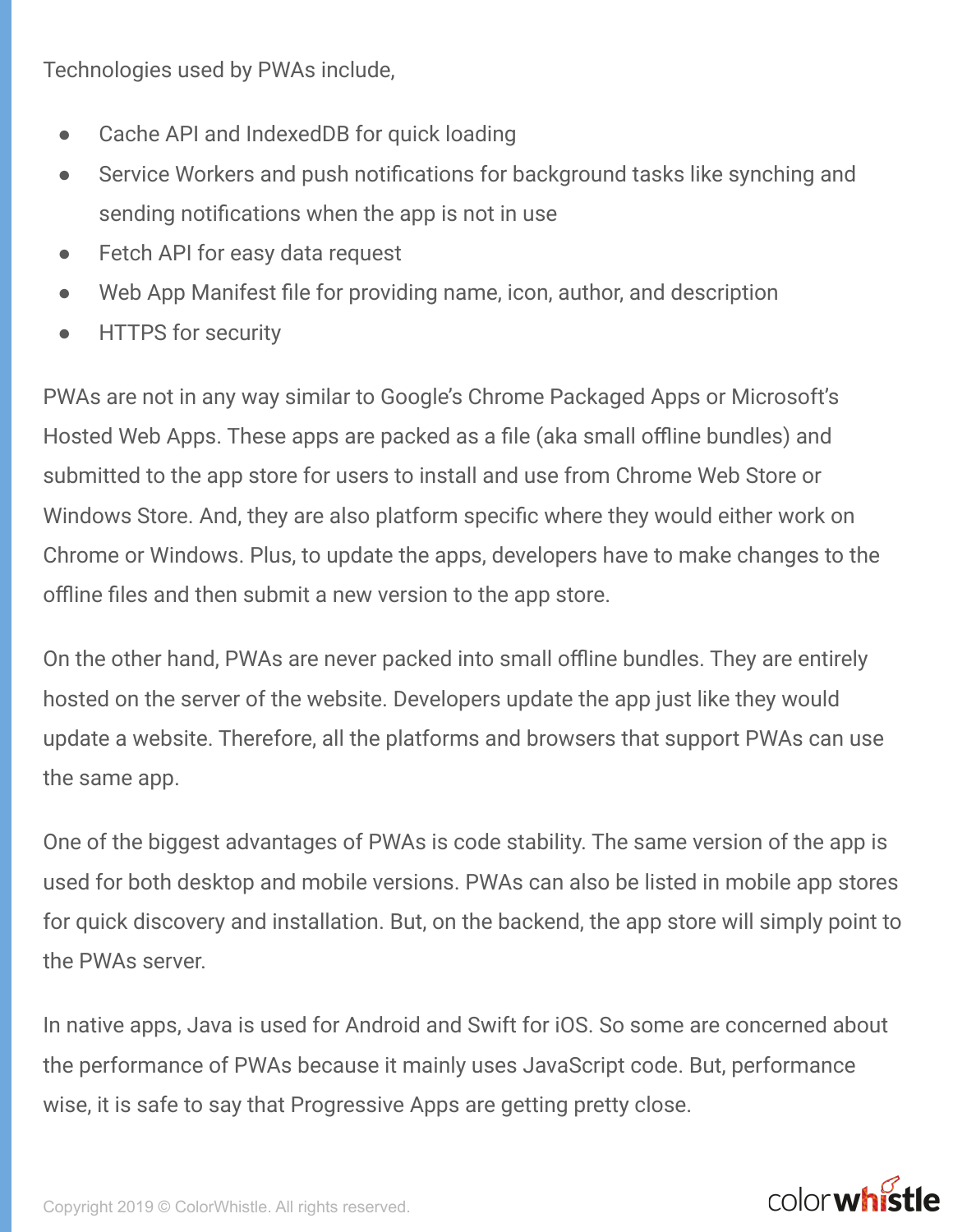## **Popular companies that have embraced Progressive Web Apps**

Some of the websites using PWAs are

- **Forbes**
- Flipkart Lite
- Alibaba
- The Weather Channel
- The Washington Post
- Fandango
- Jumia Travel
- Lancôme
- Ola
- **Twitter Lite**
- **Virgin America**
- JioCinema
- OLX
- Wego
- Flipboard, Telegram
- **Pinterest**
- BookMyShow
- Trivago.



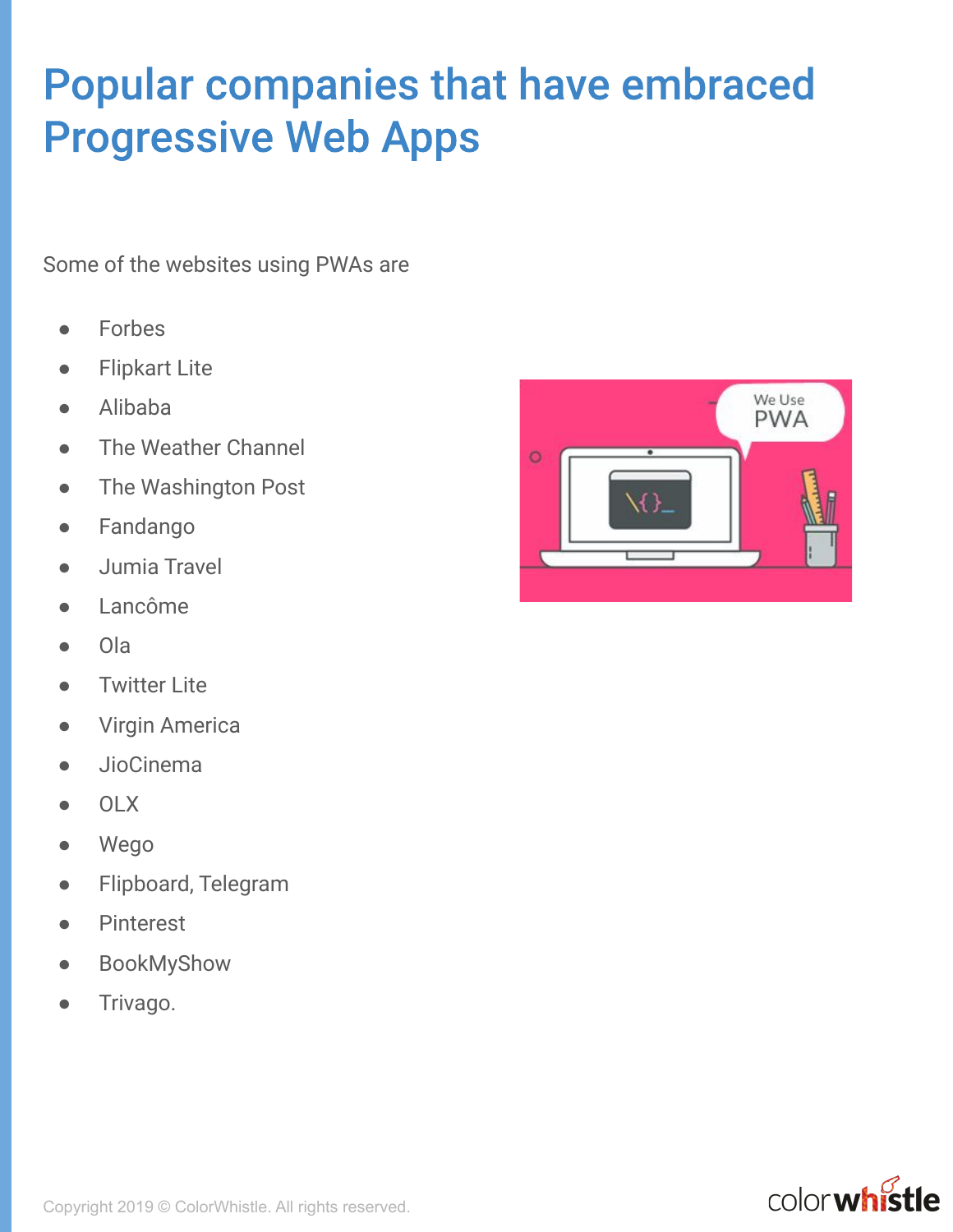### Are Progressive Web Apps really the future of the web?

According to [Google I/O 18](https://www.youtube.com/watch?v=NITk4kXMQDw), Progressive Web Apps is coming to desktop with the new Chrome67. So the subject got way hotter.

This is the popularity trend for Progressive apps from June 2017 to May 2018 according to Google Trends,

Numbers depict that, a value of 100 is the peak popularity for the term, 50 means that the term is half as popular and score of 0 means there was not enough data for this term.

The following reasons will convince you why Progressive Web Apps will dominate in the future.

- Low budget
- Lightweight and easy to create
- Cross-platform compatibility
- **Easy installation**
- **Boosts conversion**
- Competitive advantage
- Easy to expand
- Quick installation on any device
- Includes push notification options
- Reduces data usage and loading time



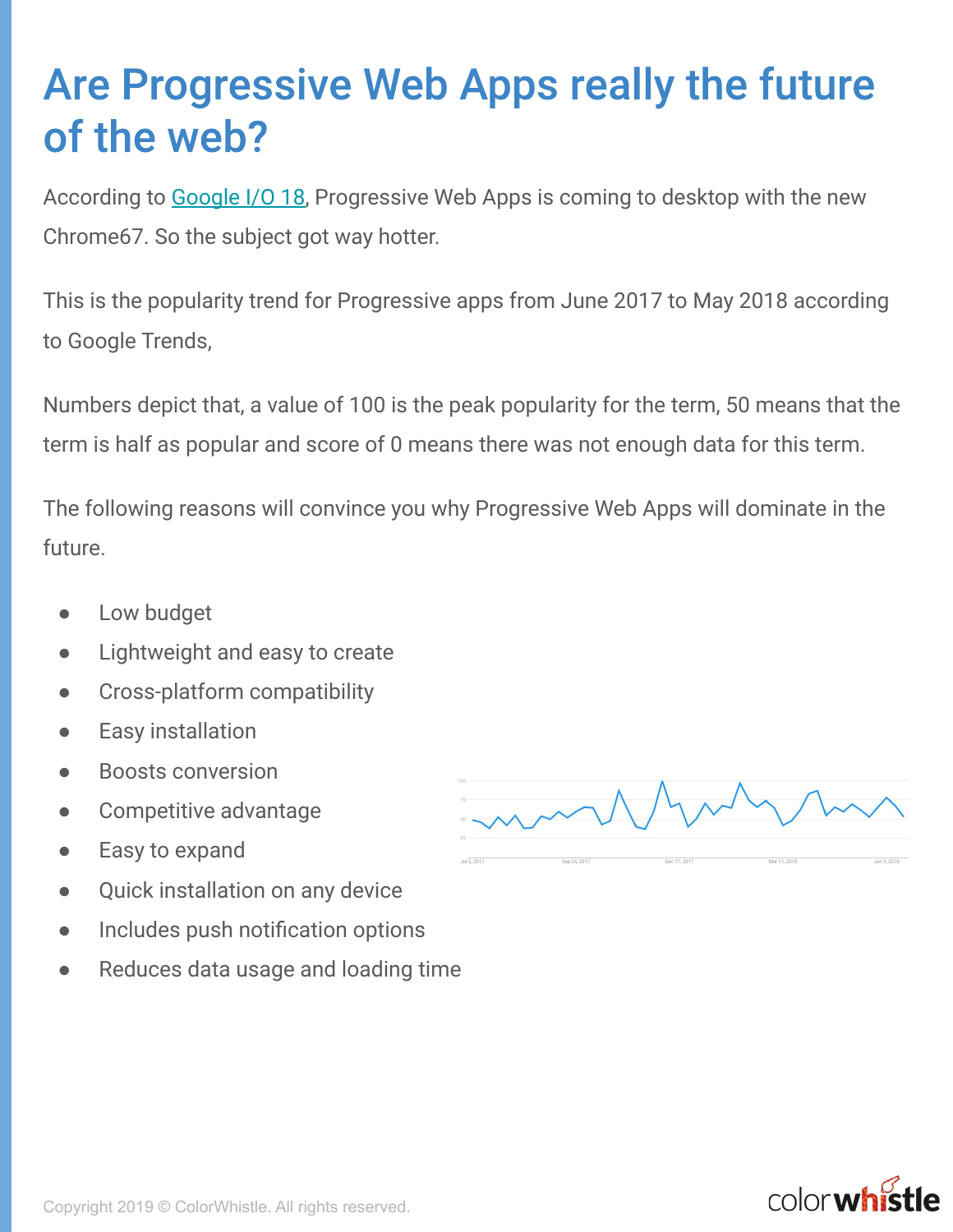According to comScore, 51% of users still don't download any apps in a month.

This means even if you create an app, it will take a lot of work to attract users to download it. But, an average user will at least manage to visit 50 websites in a month. So, by creating progressive web apps, you can cover more users.



### **WordPress + Progressive Web Apps**

WordPress does not completely support creating progressive web apps in their core application. However, the Jetpack team is committed in the direction of adding Progressive Web App functionalities in the future.

Recently a **PWA plugin** developed by XWP, Google And Automattic was launched in the WordPress plugin directory. According to the plugin description, it serves as a place to implement support for Service Workers, Web App Manifest and HTTPS in WordPress with the intention of being proposed for core merge, piece by piece.

So it is an indication that Progressive Web Apps are also entering the WordPress core.

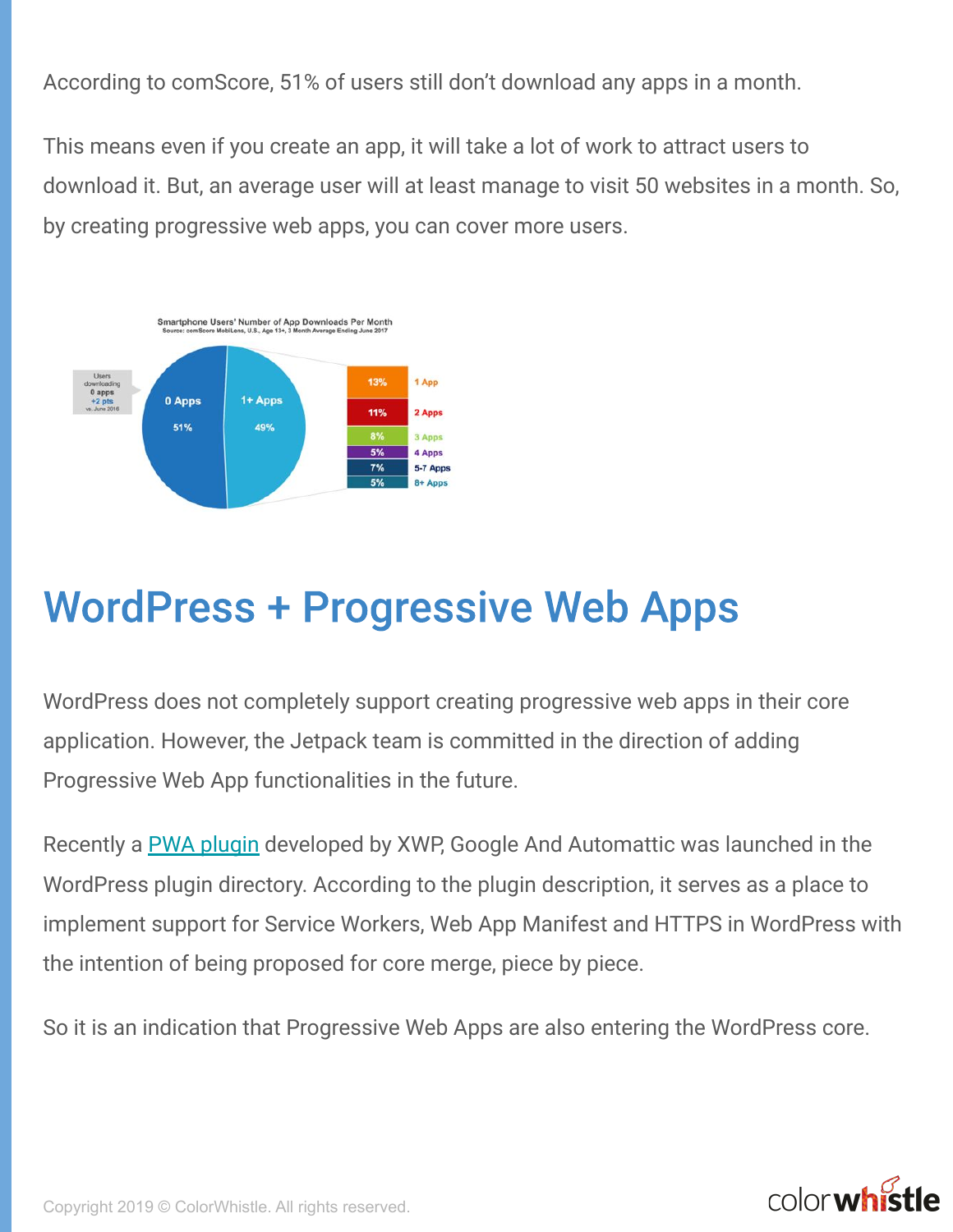# Top technology skills for PWA development

These are some of the top technology skills you need to be well versed to build a progressive web app.

### **ReactJs**



React is managed, supported and used by Facebook. With billions of people using it daily, we can rest assured that the framework is rigorously tested. Below are some resource that will help you get started to build a PWA with Reactjs

- [How to build an A+ Progressive Web App with React](https://medium.com/@applification/how-to-build-an-a-progressive-web-app-with-react-2c8a4d43ce6b)
- **[How To Build Progressive Web Application Using React Js](https://appdividend.com/2018/03/14/how-to-build-progressive-web-application-using-react-js/)**

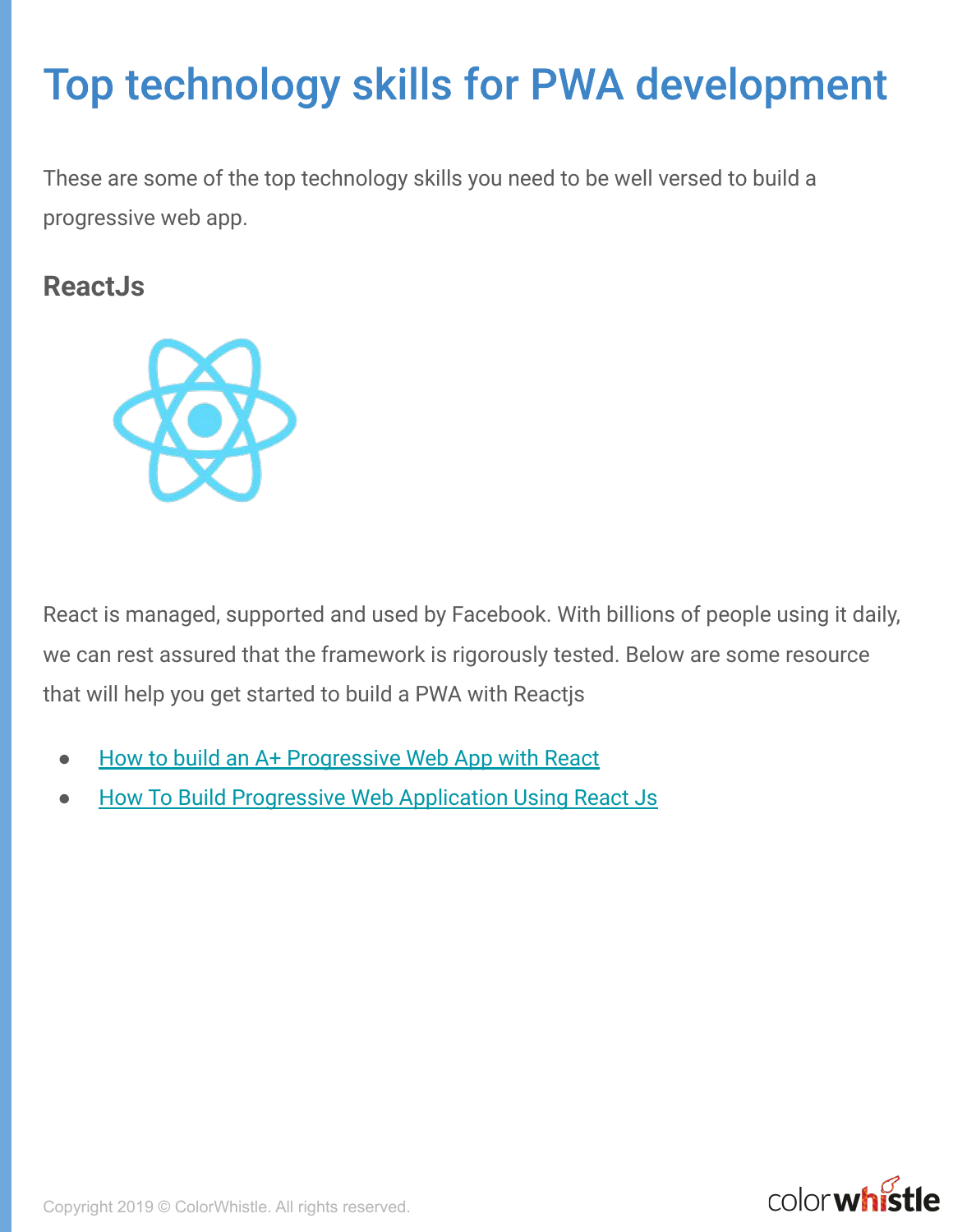### **AngularJs**



AngularJS is an open-source front-end framework mainly maintained by Google. The framework has seen tremendous growth and many established companies are bringing them behind their corporate firewalls. Below are some resource that will help build a PWA with AngularJs

- **[Angular 5 Service Worker](https://medium.com/codingthesmartway-com-blog/angular-5-service-worker-b722e571e306)**
- **[Building PWAs with Angular 5](https://www.codementor.io/antonihuguetvives/building-pwas-with-angular-5-gerfaz88x)**
- **[How to build Progressive Web Apps with Angular](https://scotch.io/tutorials/how-to-build-progressive-web-apps-with-angular)**
- [Create an Angular 5 PWA With a Perfect Lighthouse Score](https://dzone.com/articles/angular5-pwa-with-perfect-100-lighthouse-points)

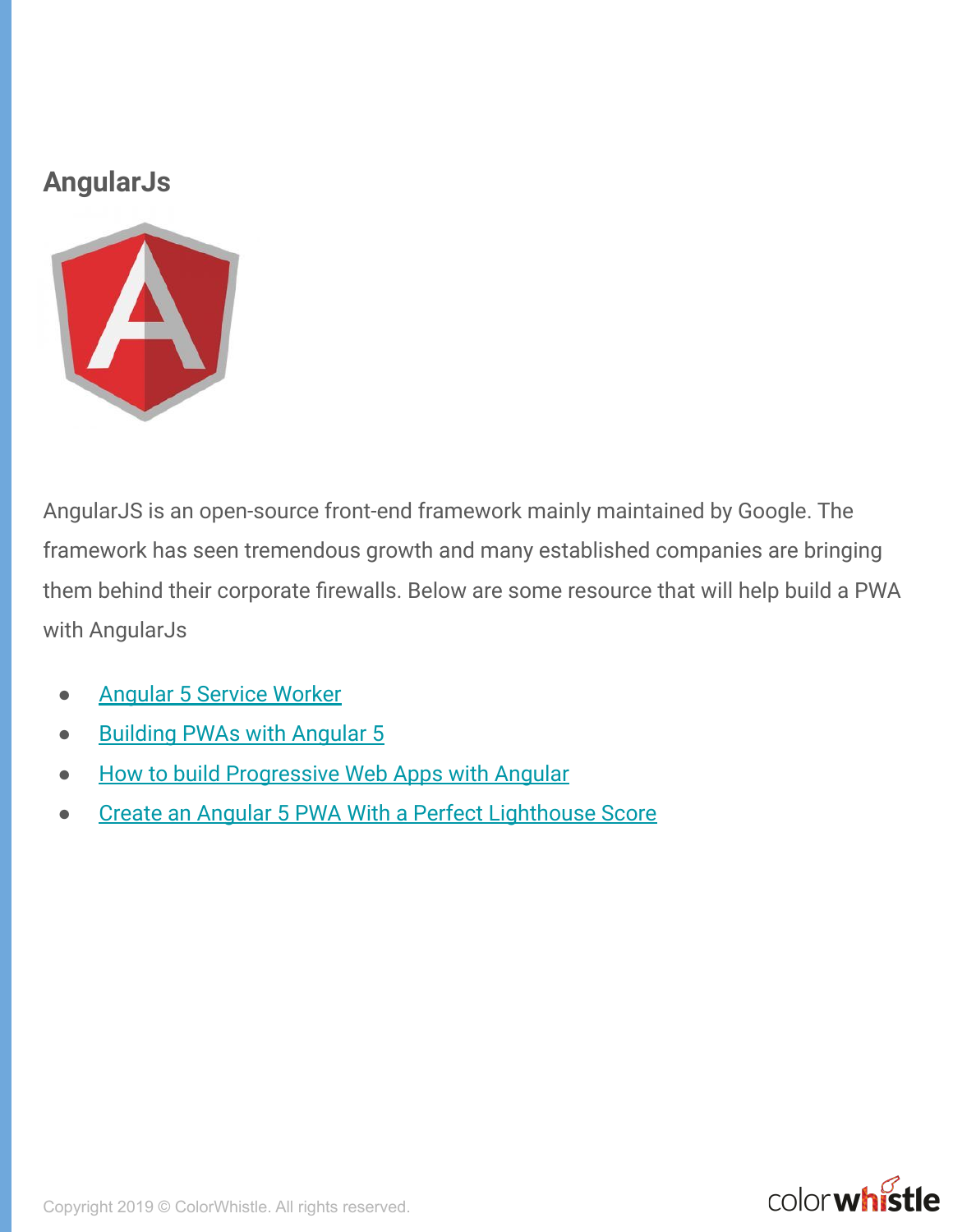#### **Vue.JS**



Vue is another open-source JavaScript framework which was created by Evan after working with Google's AngularJs. Below are some resource that will help you get started to build a PWA with Vue.JS.

- [Building PWAs with Vue.js](https://www.telerik.com/blogs/building-pwas-with-vuejs)
- [PWA template for vue-cli based on the webpack template](https://github.com/vuejs-templates/pwa)
- [A progressive Web application with Vue JS, Webpack & Material Design \[Part 1\]](https://blog.sicara.com/a-progressive-web-application-with-vue-js-webpack-material-design-part-1-c243e2e6e402)

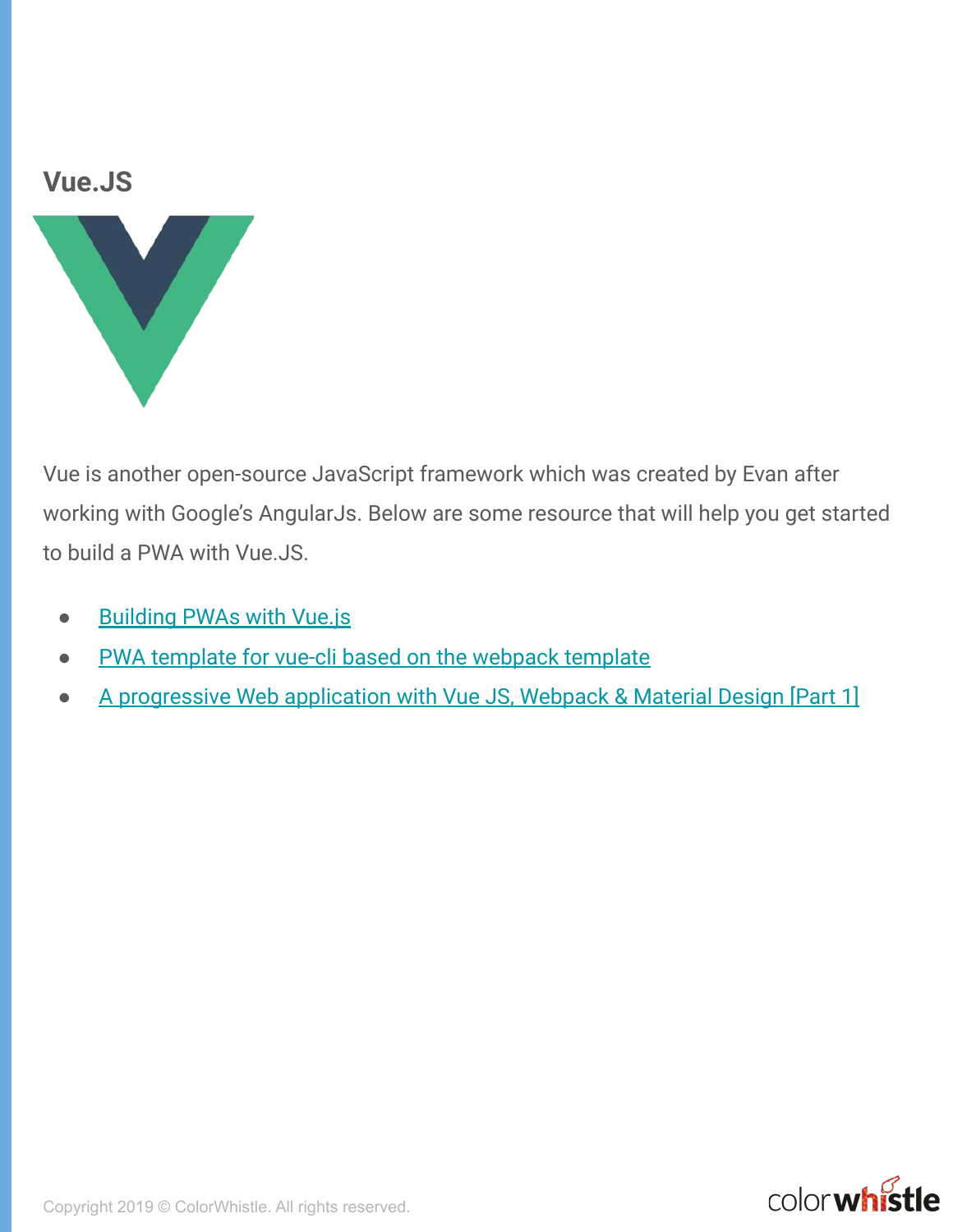### **Other useful resources**

- Addy Osmani at Google I/O '17: [Production Progressive Web Apps With JavaScript](https://www.youtube.com/watch?v=aCMbSyngXB4) **[Frameworks](https://www.youtube.com/watch?v=aCMbSyngXB4)**
- Google I/O '18 PWAs: [building bridges to mobile, desktop, and native](https://www.youtube.com/watch?v=NITk4kXMQDw)
- **•** Google's **Progressive Web Apps** homepage, [step-by-step code lab](https://developers.google.com/web/progressive-web-apps/), and [instructor-led PWA](https://developers.google.com/web/ilt/pwa/) training and [Your First Progressive Web App](https://developers.google.com/web/fundamentals/codelabs/your-first-pwapp/)
- Pluralsight's [Getting Started with Progressive Web Apps](https://www.pluralsight.com/courses/web-apps-progressive-getting-started)
- [Why "Progressive Web Apps vs. native" is the wrong question to ask](https://medium.com/dev-channel/why-progressive-web-apps-vs-native-is-the-wrong-question-to-ask-fb8555addcbb)
- [2018 State of Progressive Web Apps](https://medium.com/progressive-web-apps/2018-state-of-progressive-web-apps-f7517d43ba70)
- **[Live updates](https://vaadin.com/pwa/learn/browser-support) of Progressive Web App browser support**

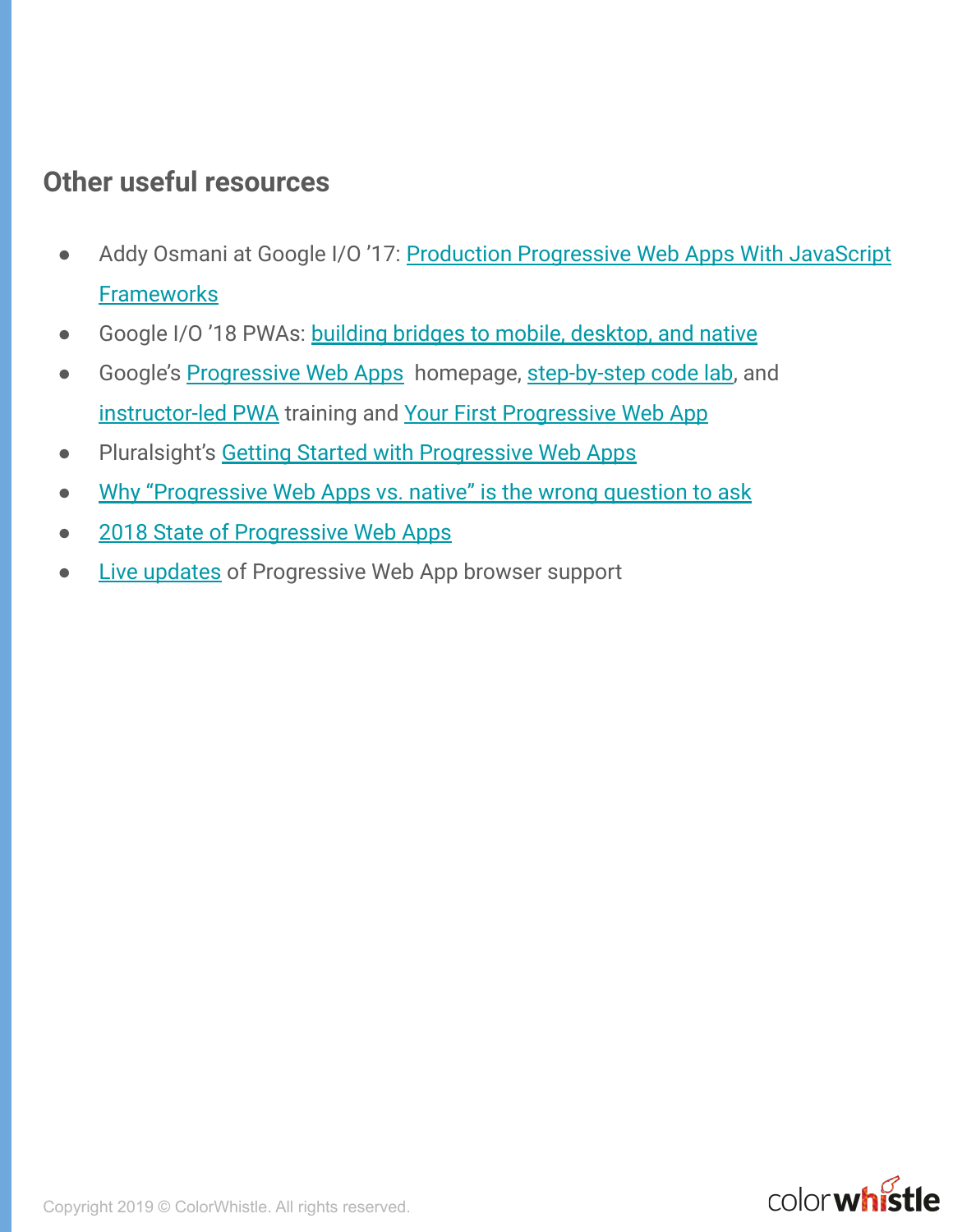# **How ColorWhistle works on Progressive Web App projects?**

Progressive Web Apps, in general, is a very large scope and much technical knowledge is required.

ColorWhistle is ready to work on PoC (Proof of Concept) with any of modern PWA project before getting started with full development.

We have the technical capabilities and analytical skills to provide an economically viable business solution.

If you have any doubts or want to create a progressive web app for your business, please [contact us](https://colorwhistle.com/request-a-quote/) anytime.